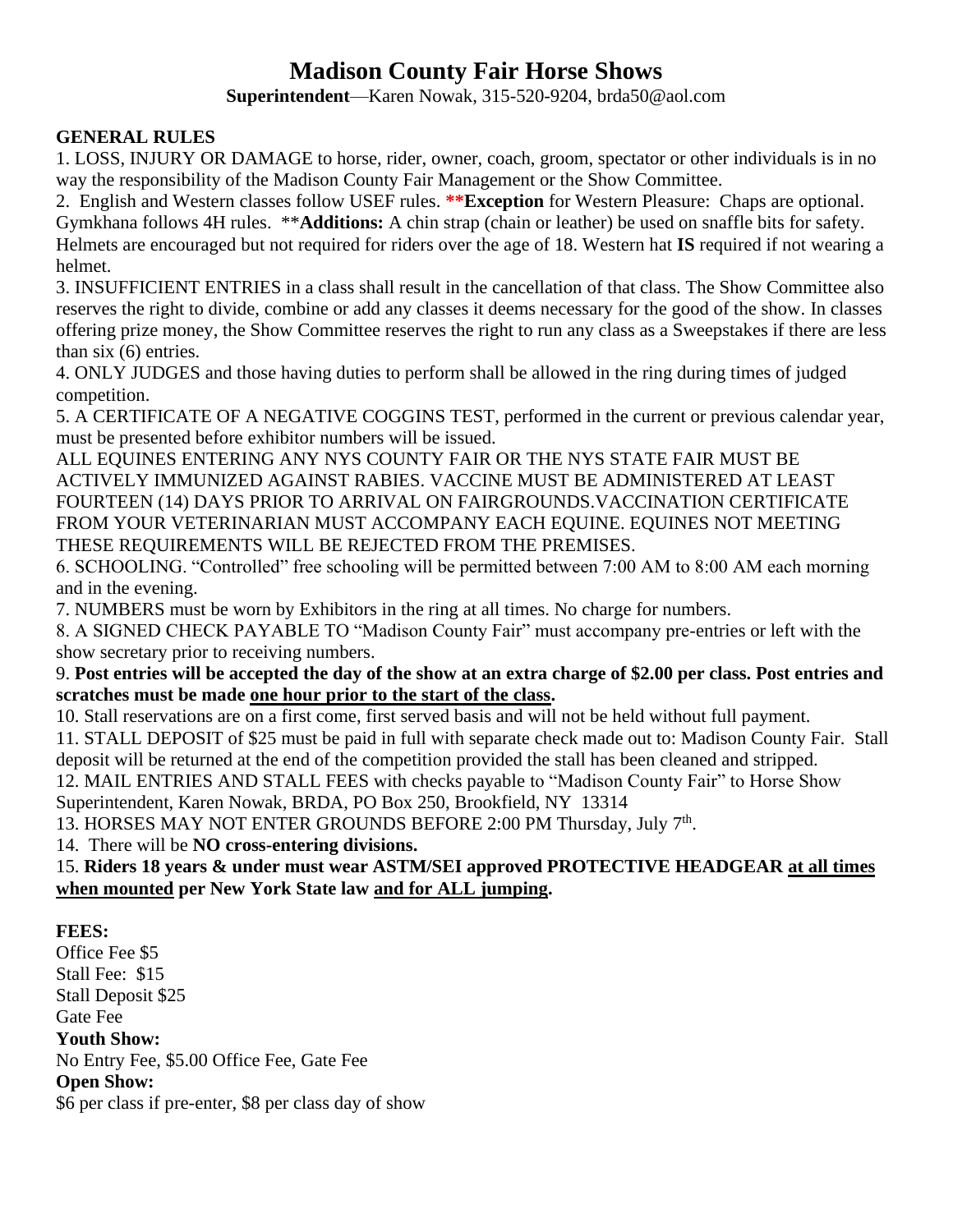# **Madison County Fair 2022 – Premiums Charts**

# **Youth**

| No. in class | 1st    | 2 <sub>nd</sub> | 3rd    | 4th    | 5th    | 6th    |
|--------------|--------|-----------------|--------|--------|--------|--------|
| b            | \$4.5  | \$4             | \$3    | \$2    |        | \$0.50 |
|              | \$4    | \$3.50          | \$2.50 | \$1.50 | \$0.50 |        |
|              | \$3    | \$2.50          | \$1.50 | \$1    |        |        |
|              | \$2.50 | \$2             | \$1    |        |        |        |
|              | \$2    | \$1.50          |        |        |        |        |
|              | \$1.25 |                 |        |        |        |        |

# **Open**

| No. in class | 1st    | 2 <sub>nd</sub> | 3rd    | 4th    | 5th    | 7th |
|--------------|--------|-----------------|--------|--------|--------|-----|
| 6            | \$5.50 | \$5             | \$4    | \$3    | \$2    | \$1 |
|              | \$5    | \$4.50          | \$3.50 | \$2.50 | \$1.50 |     |
| 4            | \$4    | \$3.50          | \$2.50 | \$1.50 |        |     |
|              | \$3.50 | \$3             | \$2    |        |        |     |
|              | \$3    | \$2.50          |        |        |        |     |
|              | \$2.25 |                 |        |        |        |     |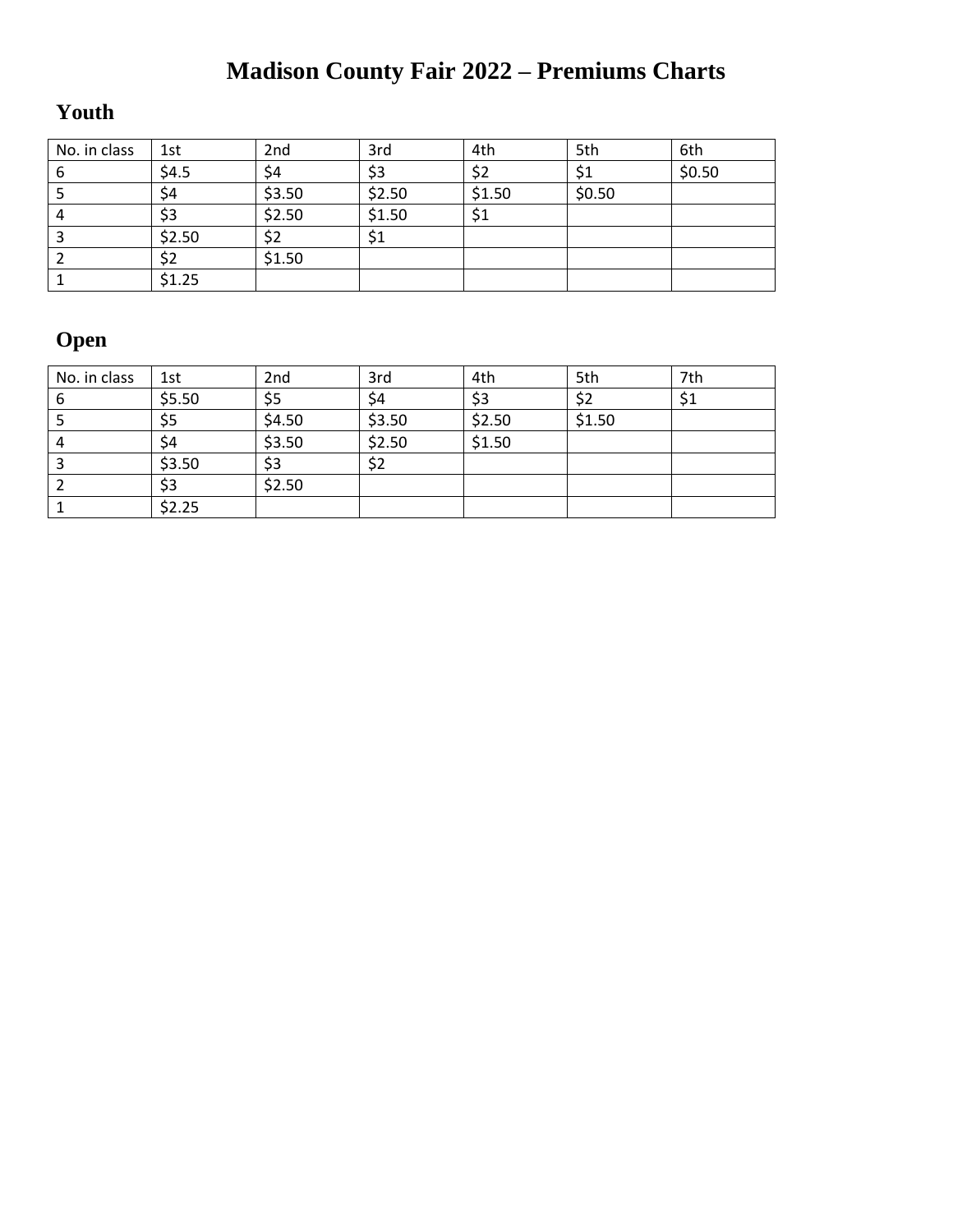## **Madison County Fair Youth & 4-H Horse Show Class List Friday, July 8, 2022 Classes start at 9:00a.m. SHARP**

| Deadline for Pre-entry: July 6, 2020 NO ENTRY FEES (Must pay Fair Admission) |                                              |
|------------------------------------------------------------------------------|----------------------------------------------|
| Jr-13&Under<br><b>Beginner - Walk/Trot/Jog</b>                               | $Sr - 14-18$                                 |
| Judge: TBA                                                                   | Novice - $1^{st}$ or $2^{nd}$ year cantering |
|                                                                              |                                              |
| 1. Beginner W/T Showmanship-English/Western                                  | 39. Leadline W/J Cloverleaf Barrels          |
| 2. Jr Showmanship-English/Western                                            | 40. Beginner W/J Cloverleaf Barrels          |
| 3. Sr Showmanship-English/Western                                            | 41. Novice Cloverleaf Barrels                |
| 4. Beginner W/T O/F X rails                                                  | 42. Jr Cloverleaf Barrels                    |
| 5. Beginner W/T Equitation O/F X rails                                       | 43. Sr Cloverleaf Barrels                    |
| 6. Jr. Hunter O/F straight rails 2'                                          | 44. Leadline W/J Figure 8                    |
| 7. Jr. Equitation O/F straight rails 2'                                      | 45. Beginner W/J Figure 8                    |
| 8. Jr. Hunter Hack 2'                                                        | 46. Novice Figure 8                          |
| 9. Sr. Hunter Hack 2'                                                        | 47. Jr Figure 8                              |
| 10. Sr. Hunter O/F 2'3"                                                      | 48. Sr Figure 8                              |
| 11. Sr Equitation O/F 2'3"                                                   | 49. Leadline W/J Keyhole                     |
| 12. Mini Hunter O/F at Halter                                                | 50. Beginner W/J Keyhole                     |
| 13. Beginner W/T English Pleasure                                            | 51. Novice Keyhole                           |
| 14. Jr Hunter Pleasure                                                       | 52. Jr. Keyhole                              |
| 15. Sr Hunter Pleasure                                                       | 53. Sr. Keyhole                              |
| 16. Beginner W/T Hunter Equitation                                           | 54. Leadline W/J Pole Bending                |
| 17. Jr. Hunter Equitation                                                    | 55. Beginner W/J Pole Bending                |
| 18. Sr Hunter Equitation                                                     | 56. Novice Pole Bending                      |
| 19. Beginner W/T English Command                                             | 57. Jr. Pole Bending                         |
| 20. Jr English Command                                                       | 58. Sr. Pole Bending                         |
| 21. Sr English Command                                                       |                                              |
| 22. Leadline                                                                 | Beginner English - 1, 4, 5, 13, 16, 19       |
| 23. Beginner W/J Western Pleasure                                            | Jr English - 2, 6, 7, 8, 14, 17, 20          |
| 24. Jr Western Pleasure                                                      | Sr English - 3, 9, 10, 11, 15, 18, 21        |
| 25. Sr Western Pleasure                                                      | Mini – 1, 2 or 3, 12, 32                     |
| 26. Beginner W/J Western Horsemanship                                        | Beginner Western - 1, 23, 26, 29             |
| 27. Jr Western Horsemanship                                                  | Jr Western - 2, 24, 27, 30                   |
| 28. Sr Western Horsemanship                                                  | Sr Western – 3, 25, 28, 31                   |
| 29. Beginner W/J Western Command                                             | Ranch - 33, 34                               |
| 30. Jr Western Command                                                       | Leadline Games - 39, 44, 49, 54              |
| 31. Sr Western Command                                                       | Beginner Games - 40, 45, 50, 55              |
| 32. Mini Driving Reinsmanship                                                | Novice Games - 41, 46, 51, 56                |
| 33. Ranch Horse Riding                                                       | Jr Games - 42, 47, 52, 57                    |
| 34. Working Ranch Horse                                                      | Sr Games - 43, 48, 53, 58                    |
| 35. Beginner Trail                                                           |                                              |
| 36. Jr Trail                                                                 | High point trophies sponsored by:            |
| 37. Sr Trail                                                                 | Taylor's Tack & Field                        |
| 38. Mini Trail (led)                                                         | Brookfield Riding & Driving Association      |
|                                                                              |                                              |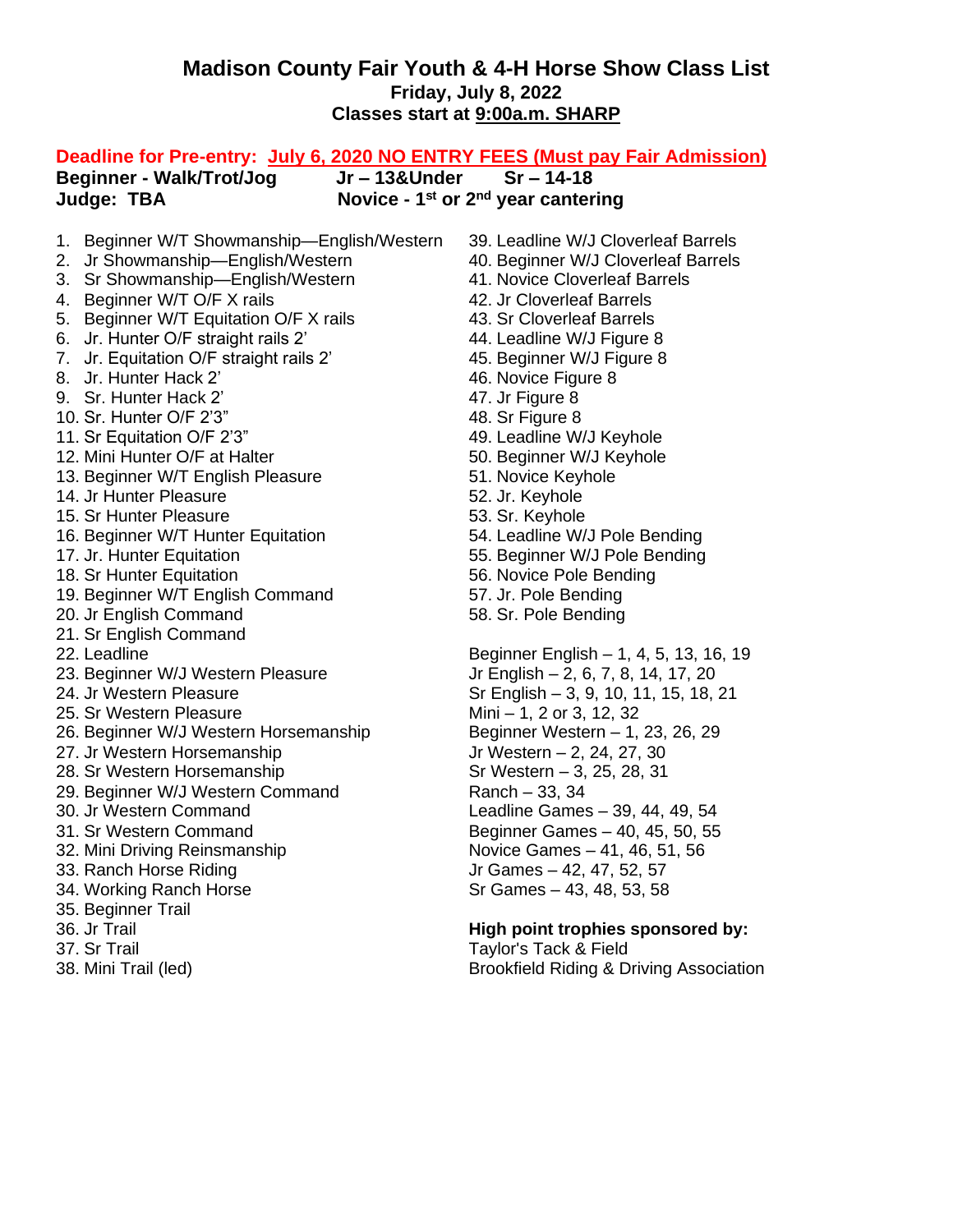# **Madison County Youth Horse Show Entry**

**July 8, 2022**

(Use separate forms for each horse/rider combination)

#### **ASTM helmet REQUIRED for all riders under the age of 18 per NYS law and for ALL jumping classes per USEF rules.**

| Rider Name (PRINT) |        |                             |
|--------------------|--------|-----------------------------|
| Street:            |        |                             |
| City/State/Zip     |        |                             |
| Phone:             | Email: | <b>Rider Date of Birth:</b> |
| <b>HORSE Name</b>  |        |                             |
| Horse Age:         | Sex:   | Height:                     |
| Breed:             |        |                             |
| Color:             |        |                             |
|                    |        |                             |

#### **Enter class numbers: FEES ENCLOSED**

| ∣ English |  |  |  |  |
|-----------|--|--|--|--|
|           |  |  |  |  |
| Western   |  |  |  |  |

### **Classes NO Entry Fee**

| Class Fee(s)         | \$0.00 |
|----------------------|--------|
| <b>Office Fee</b>    | \$5.00 |
| Stall(s) Fee         |        |
| <b>Stall Deposit</b> |        |
| <b>Camping Fee</b>   |        |
| <b>Total Fees</b>    |        |

#### **General Release**

I understand that horseback riding, and in particular jumping, is a high-risk sport and I am participating in this competition at my own risk.

I hereby assume this risk, and further do hereby release and hold harmless the Brookfield Riding and Driving Association, the Organizer, the Organizing Committee, judges, officials and all volunteers, the host and property owners from all liability for negligence resulting in accidents, damage, injury, loss or illness to myself and to my property, including the horse I will ride in this competition. I will abide by all regulations and safety rules.  $\overline{a}$  , and the state of the state of the state of the state of the state of the state of the state of the state of the state of the state of the state of the state of the state of the state of the state of the state o

Riders Signature (Parent if rider is a minor) and Date

#### **Medical Release**

Adult Rider: If emergency medical care is required for myself and if I, or an accompanying spouse or relative, am not able to convey permission in a timely manner, then the undersigned authorizes appropriate emergency medical care as deemed necessary by emergency medical personnel, a physician or the medical facility providing treatment. I have read this entire release and agree to it:

#### **\_\_\_\_\_\_\_\_\_\_\_\_\_\_\_\_\_\_\_\_\_\_\_\_\_\_\_\_\_\_\_\_\_\_\_\_\_\_\_\_\_\_\_\_\_\_\_\_\_\_\_\_\_\_** Signature/Date

**Minor Rider:** If emergency medical care is required for **the absolute of the contract of the contract of the contract of the contract of the contract of the contract of the contract of child's name) and if permission is n** timely manner, then the undersigned authorizes appropriate emergency medical care as deemed necessary by emergjuency medical personnel, a physician or the medical facility providing treatment. I have read this entire release and agree to it:\_\_\_\_\_\_\_\_\_\_\_\_\_\_\_\_\_\_\_\_\_\_\_\_\_\_\_\_\_\_\_\_\_\_\_\_\_\_\_\_\_\_\_\_\_\_\_\_\_\_\_\_\_

| (Signature of Parent/Guardian/Date) |  |
|-------------------------------------|--|
|-------------------------------------|--|

#### **Photo Release Form**

Guardian Signature:

I hereby give permission to use my name and photographic likeness in all forms and media for advertising, exposition displays, trade, and any other lawful purposes.

| their behalf.                            | Guardian Consent For Models under 18: I am the parent/legal guardian of the following child, and have read this release and approve of its terms in |
|------------------------------------------|-----------------------------------------------------------------------------------------------------------------------------------------------------|
| Printed Name of Child: <b>Example 20</b> | Printed Name of Parent/Guardian: New York Channel Control of Parent/Guardian:                                                                       |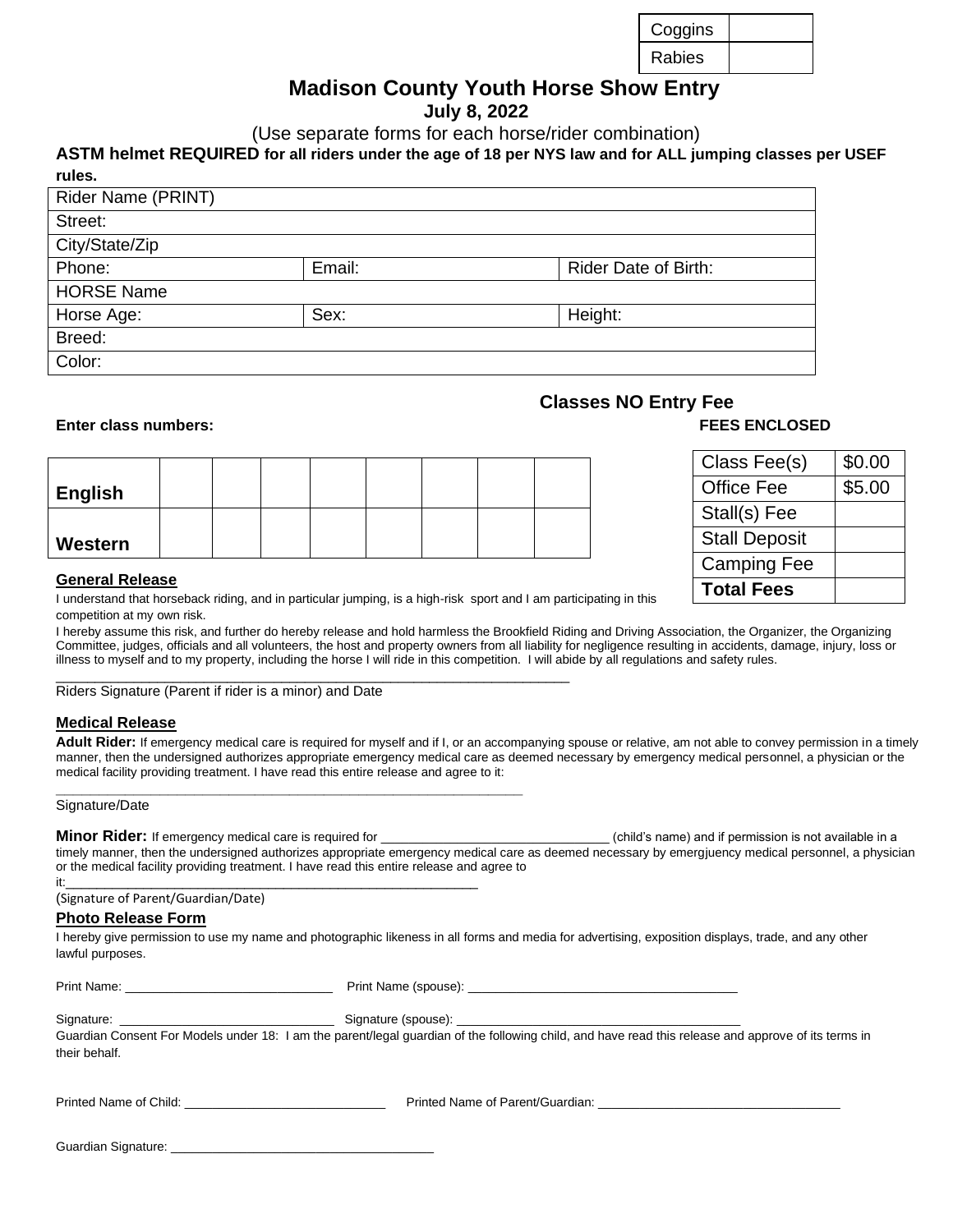# **Madison County Fair Open English/Western Show Class List July 10, 2022 Classes Start at 9:00a.m.**

#### **\*\* We reserve the right to combine classes** *with less than 6 entries.*

There will be a **\$5 schooling** (unjudged) class **before** each change in fence height – classes **1, 7, & 16 Entry Fees: \$8** per class pre-entry (up to 2 pm the day before show), **\$12** per class day of show. \$10 office fee. Stalls \$15 plus \$25 deposit (returned at end of show IF stall stripped)

### **1A. \$5 schooling at 2'3"**

- 1. Open Handy Hunter 2'3"
- 2. Open Equitation O/F 2'3"
- *3.* Youth 13 & under Hunter O/F 2'3"
- *4.* Youth 14 to 18 Hunter O/F 2'3"
- 5. Youth 13 & under Equitation O/F 2'3"
- 6. Youth 14 to 18 Equitation O/F 2'3"

### **7.** 7A. **\$5 schooling at 2'**

- 7.Novice Adult O/F 2'
- 8. Novice Youth O/F 2'
- 9. Novice Adult Equitation O/F 2'
- 10. Novice Youth Equitation O/F 2'
- 11. Open Hunter Hack 2'
- 12. Youth 13 & under Hunter Hack 2'
- 13. Youth 14 to 18 Hunter Hack 2'
- 14. Novice Adult Hunter Hack 2'
- 15. Novice Youth Hunter Hack 2'

### **16A. \$5 schooling crossrails**

- 16. Beginner W/T Equitation cross rails
- 17. Open Hunter US
- 18. Youth 13 & under Hunter US
- 19. Youth 14 to 18 Hunter US
- 20. Novice Adult Hunter US
- 21. Novice Youth Hunter US
- 22. Open Bridle Path Hack
- 23. Beginner W/T English Pleasure
- 24. Retired (>50) W/T English Pleasure
- 25. Open English Pleasure
- 26. Rescue Horse W/T Pleasure (any seat)
- 27. Open Huntseat Equitation
- 28. Youth 13 & under Huntseat Equitation
- 29. Youth 14 to 18 Huntseat Equitation
- 30. Novice Adult Huntseat Equitation
- 31. Novice Youth Huntseat Equitation
- 32. Beginner W/T Huntseat Equitation
- 33. Retired (>50) W/T Huntseat Equitation
- 34. Beginner W/T Command (English/Western)
- 35. Open Command (English/Western)
- 36. Leadline (English/Western)
- 37. Open Halter (English/Western)
- 38. Model Rescue Horse
- 39. Pony & Mini Halter (English/Western)
- 40. Pony & Mini Showmanship (Eng/Western)
- 41. Open Showmanship (English/Western)
- 42. Youth 13 & under Showmanship (Eng/West)
- 43. Youth 14 to 18 Showmanship (English/West)
- 44. Novice Adult Showmanship (English/Western)
- 45. Novice Youth Showmanship (English/Western
- 46. Beginner Showmanship (English/Western)
- 47. Retired (>50) Showmanship (English/Western)
- 48. Walk Pleasure (English/Western)
- 49. Walk over poles (English/Western)
- 50. Rescue Horse Pleasure Driving
- 51. Open Western Pleasure
- *52.* Youth 13 & under Western Pleasure
- 53. Youth 14 to 18 Western Pleasure
- *54.* Novice Adult Western Pleasure
- *55.* Novice Youth Western Pleasure
- 56. Beginner W/J Western Pleasure
- 57. Retired (>50) W/J Western Pleasure
- 58. Open Western Equitation
- 59. Youth 13 & under Western Equitation
- 60. Youth 14 to 18 Western Equitation
- 61. Novice Adult Western Equitation
- 62. Novice Youth Western Equitation
- 63. Beginner W/J Western Equitation
- 64. Retired (>50) W/J Western Equitation
- 65. Ranch Horse Pleasure
- 66. Ranch Horse Pattern

### **High Point Divisions:**

- Open English 1 2 11 17 22 27 35 37 41 Open Western – 35 37 41 52 58 Youth 13 & under English – 3 5 12 18 28. 42 Youth 13 & under Western – 42 51 59 Youth 14 to 18 English – 4 6 13 19 29 43 Youth 14 to 18 Western – 43. 53. 60 Novice Adult English – 7 9 14 20 30 44 Novice Adult Western – 44 54 61 Novice Youth English – 8 10 15 21 31 45 Novice Youth Western – 45 56 63 Walk – 48 49 Beginner W/T English – 16 23 32 46 Beginner W/J Western – 46 56 63 Rescue Horse – 26 38 50 Retired – 23 33 47 57 63
- Ranch Horse 65 66